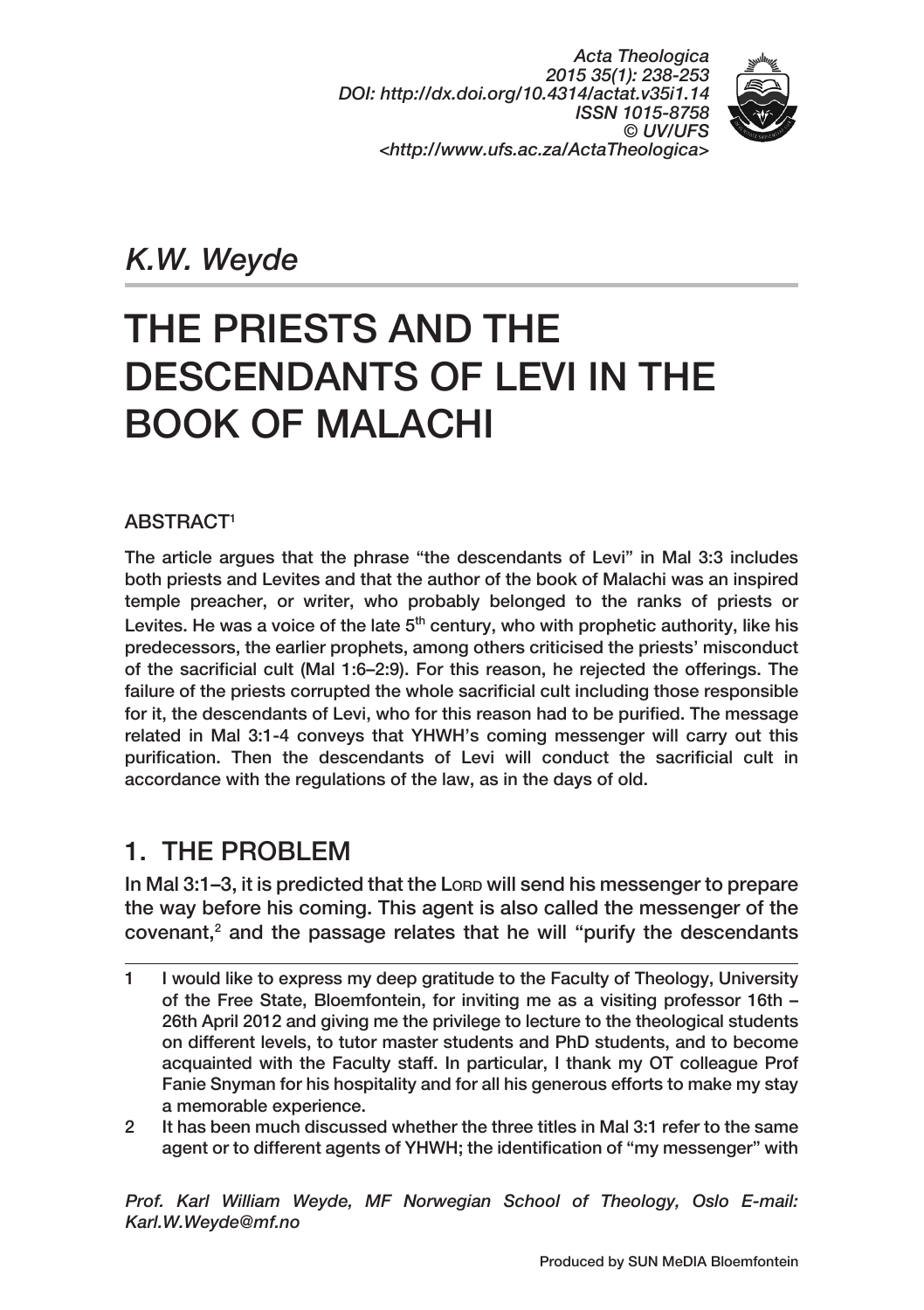[Heb. sons] of Levi and refine them like gold and silver, until they present offerings to the Lorp in righteousness", alternatively: "right offerings to the Lord" (v. 3).

Who are these descendants of Levi? The question arises because the phrase "the descendants of Levi" occurs only here in the book of Malachi, and one has the impression that it refers to, or is at least related to, the priests who, in Mal 1:6–14(–2:9), are severely criticized for not having conducted the sacrificial cult in accordance with the law. If there is a relationship, why are the priests called the descendants of Levi in 3:1–3 but not in 1:6–2:9, which applies the term "priests" (1:6; 2:1)? Is the difference only due to a variation of terminology, thus being a sign of vocabulary richness in the book of Malachi?3 Or does "the descendants of Levi" refer to other temple personnel than the priests, presumably the Levites – and if so, what is the implication of such reference as regards the relationship between priests and Levites? Does it reflect a tension between them, and does the different terminology perhaps indicate that the Levites will *replace* the priests in their cultic duties? Moreover, can either solution say anything about the author of, or the voice behind, these passages? These questions shall be discussed in this article.

## 2. ORIENTATION IN RESEARCH: TWO VIEWS ON THE DESCENDANTS OF LEVI

In the harsh criticism of the priests' conduct of the offerings and in the following announcement of punishment against them (Mal 1:6–2:9), the priests are contrasted with Levi of the past, with whom God made a covenant of life and well-being. Levi, it is maintained, revered God, gave true instruction, walked with God in integrity and uprightness, and turned many from iniquity. In contrast to this ideal, the addressed priests are accused of having turned aside from the way, of having caused many to stumble by their instruction, and of having corrupted the covenant of Levi (Mal 2:4b–6, 8).

One implication of this comparison is that the addressed priests are viewed as being included in God's covenant with Levi. Their failure and their negligence in their duties as priests are underscored by the references to how a priest *should* carry out his tasks: "For the lips of a priest should guard knowledge, and people should seek instruction from his mouth"

<sup>&</sup>quot;the messenger of the covenant" has found rather wide support, see Meinhold (2006:260–261); Snyman (2006:1031‑1044); Kessler (2011:228‑233).

<sup>3</sup> On vocabulary richness in the book of Malachi, see von Bulmerincq (1926:426‑432); Hill (1998:412‑414).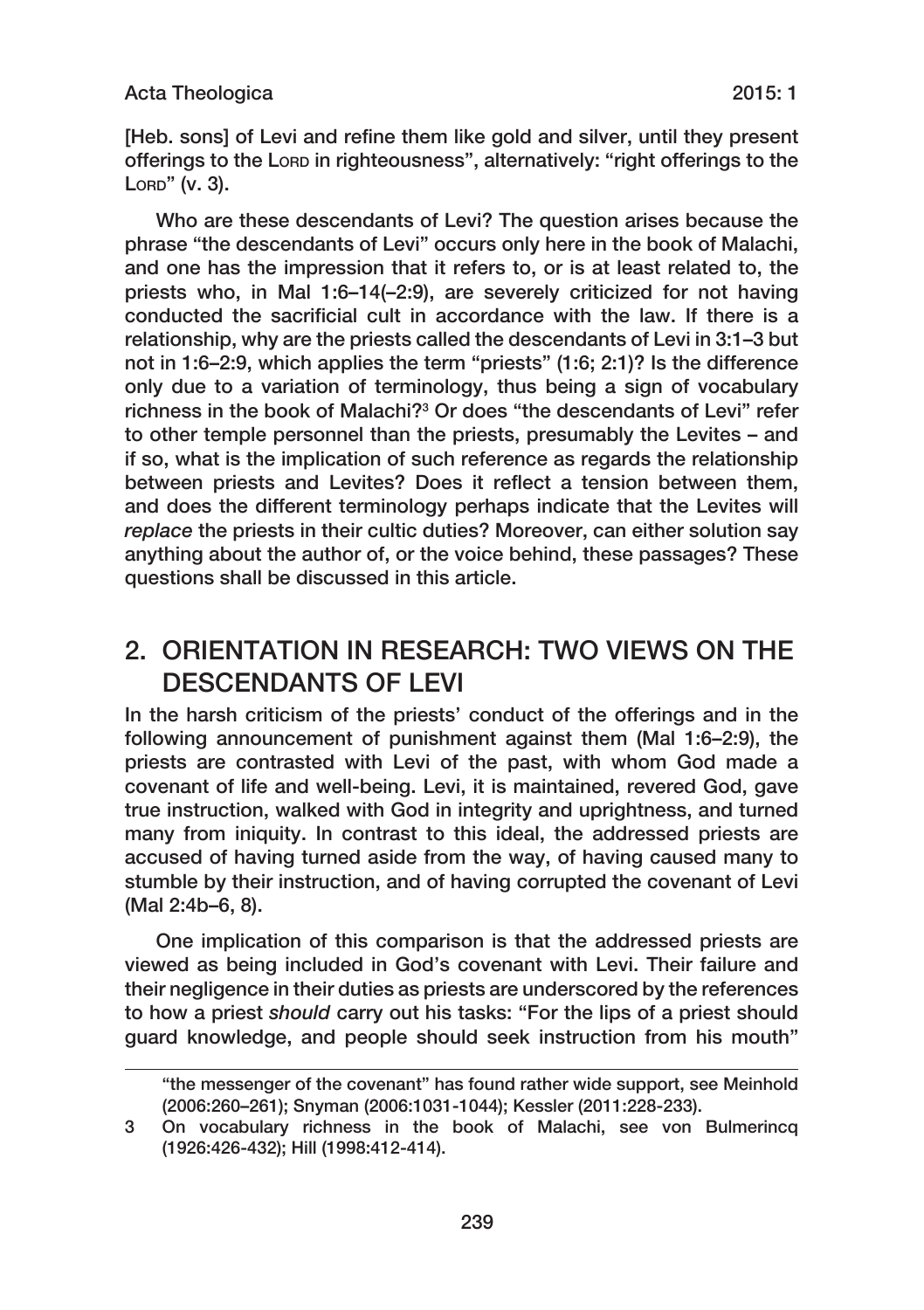(Mal 2:7). Since the criticized priests are included in the covenant with Levi, it can be argued that the descendants of Levi, who will be purified and refined according to Mal 3:1–3 are the same as – or at least are to be found among – these priests.

This interpretation of the descendants of Levi has long since found many supporters in research, and it also occurs in the most recent commentary on the book of Malachi, by Rainer Kessler, who emphasizes that the phrase in question only refers to the priests, and does not include the Levites as the *clerus minor* of the temple personnel (Kessler 2011:167-169, 236‑237). Consenting to this view, Joachim Schaper contends that external evidence for it occurs in Ezek 44:13, which commands that the Levites (cf. v. 10) shall not come near (*ngš*) to YHWH to serve as priests; it is the privilege of the priests alone to come near to minister to YHWH (vv. 15–16; Schaper 2004:181).

Another argument in favour of this interpretation of Mal 3:3 may be that in Deuteronomy the phrase "the descendants [sons] of Levi" is applied to the priests (Deut 21:5; 31:9)4 and this usage may have exerted an influence on Mal 3:3, since there is no doubt that the traditions in Deuteronomy were known to the author(s) of the book of Malachi.<sup>5</sup> The message conveyed in Mal 3:3, then, is that the sacerdotal priests, who in Mal 1:6–2:9 are accused of having polluted the offerings, will be purified and again be qualified for their service and rightly be called "the descendants of Levi" (Graf Reventlow 1993:153).

Schaper also tries to identify the voice that expresses the criticism against the priests in Mal 1:6–2:9: The criticism, he contends, cannot come from Levites, since there is no indication that the book of Malachi differentiates between priests and Levites. Rather, it comes from priestly circles and indicates a rift in the Jerusalem temple priesthood: Some priests did not toe the line of the high priest; they were a small group of dissident priests whose views differed from those propagated by the major works of Judaean religious literature in the exilic and post-exilic periods. These dissident priests were traditionalists with exacting standards in their cultic practice and they held a more or less Deuteronomic view of the priesthood. They opposed current practices of high-ranking temple personnel in Jerusalem and were responsible for the harsh criticism of their colleagues, of which we are informed in Mal 1:6–2:9. To advocate his interpretation, Schaper refers to Neh 13:4–14, where we read that Nehemiah criticized the

<sup>4</sup> On these two texts in Deuteronomy, see Christensen (2001:457); Nelson, (2002:256, 358‑59).

<sup>5</sup> One example of such knowledge is the reference in Mal 3:5 to the hire workers, the widow, and the orphan.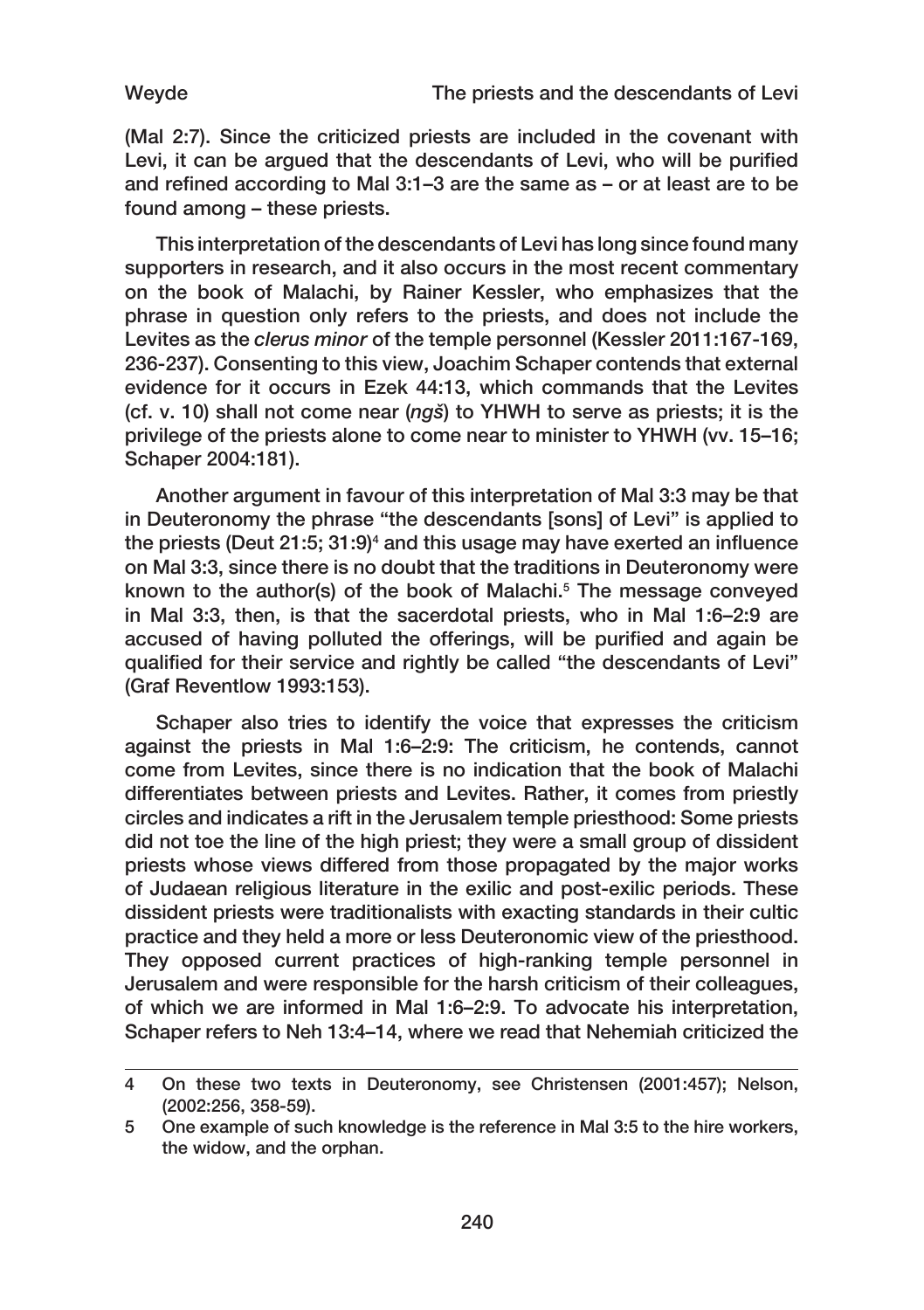priest Eliashib in Jerusalem for the favour he showed to his relative Tobiah, and that Nehemiah also remonstrated with the officials about the neglect of the Levites and replaced these leaders with the priest Shelemiah, the scribe Zadok, and Pedaiah of the Levites (Schaper 2004:180-181, 185-187).

However, the view that the descendants of Levi in Mal 3:3 belong to the priestly ranks has not remained unchallenged in research. Its opponents contend that this phrase more probably refers to Levites, since it is not used in Mal 1:6–2:9. Moreover, those who advocate this interpretation refer to the fact that the priests, in some other exilic and post-exilic texts, are called the descendants *of Aaron*, and not of Levi.<sup>6</sup> It follows that if the phrase in question in Mal 3:3 refers to Levites, it indicates that a purification and refinement of the Levites will take place. Moreover, this view on the Levites may reflect a rivalry between them and the priests, and the Malachi passage thus predicts that the Levites will be upgraded to a higher rank than they had before: They will, on the arrival of YHWH's messenger, be given the priestly duty and privilege of presenting offerings to YHWH (v. 4), which means that they will be equated with the priests, or perhaps even replace them. Paul D. Hanson, who holds this view, argues that the promise in Mal 3:3–4, as well as the accusations and the announcement of punishment in Mal 1:6–2:9, bears witness to a struggle between apostate Zadokite priests and others, presumably Levites; the latter tried to restore the temple service on the basis of an earlier ideal from the days of old, from former years (Mal 3:4).

The textual basis for this suggested rehabilitation of the Levites can be found in Deuteronomy, in passages such as Deut 33:8–11, in which the Levites are described as placing burnt offerings on YHWH's altar, and in Deut 18:1–8, which says that YHWH has chosen Levi and his sons to minister in the name of YHWH for all times. Hanson contends that in the book of Malachi, the priests and the Levites (i.e., the descendants of Levi) are actually in bitter tension and that the book reflects P's distinction between priest and Levite but does not support P's agenda, which is to promote a differentiation between two distinct classes of cultic personnel (as also Ezekiel does). The book of Malachi reflects instead an earlier ideal, which is expressed in the two passages in Deuteronomy. Also Mark J. Boda suggests, on the basis of Mal 2:4b–6, that "the legitimacy of at least the present ruling priestly families is in jeopardy", and that "others

<sup>6</sup> E.g., Num 25:6–13. On this passage; see further the analysis below. The above‑mentioned interpretation also finds support in the fact that for instance Neh 12:23 and several passages in the book of Chronicles apply the phrase "the descendants of Levi" to the Levites; see our comments on these passages in the analysis of Mal 3:3 below.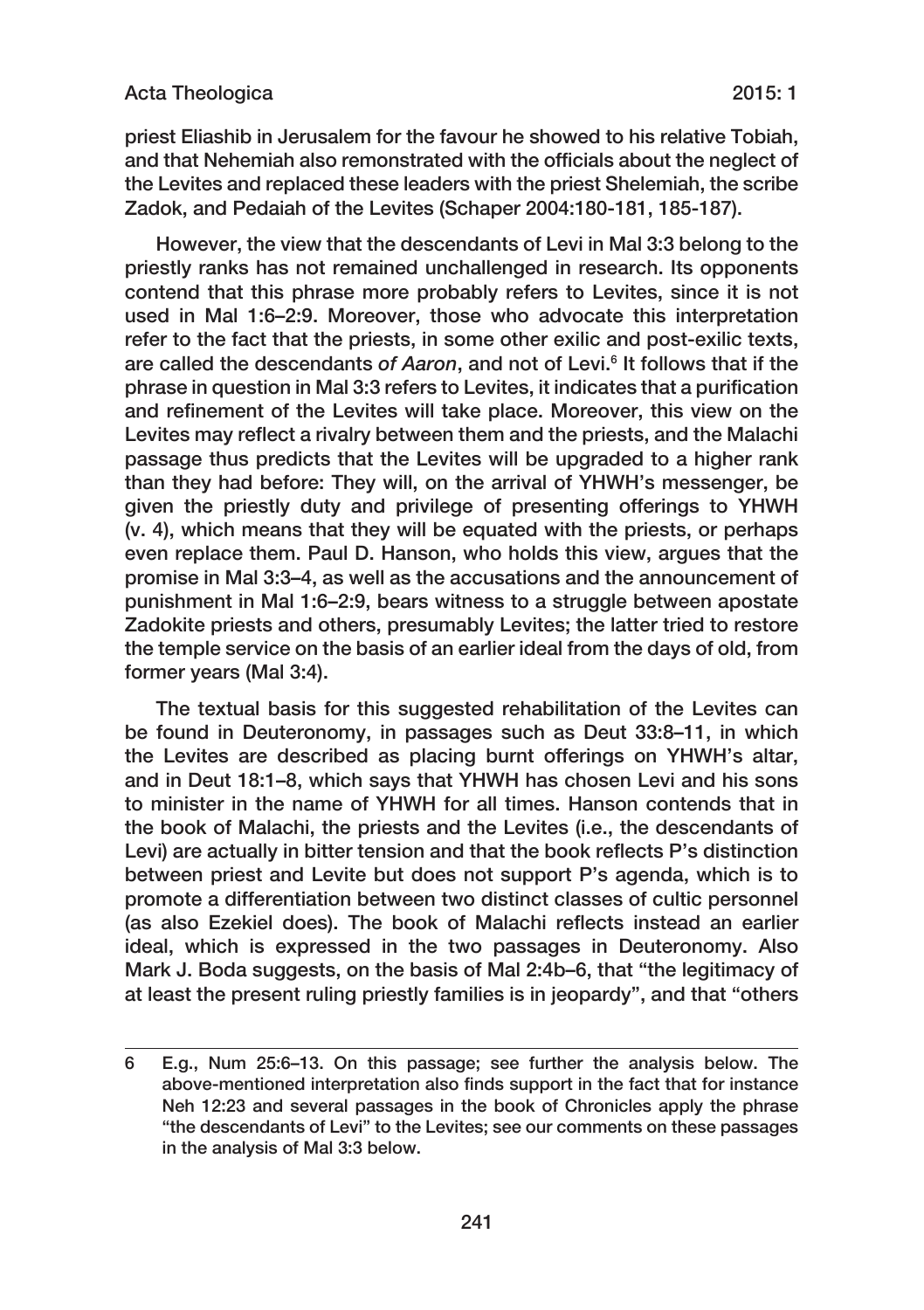who share Levitical lineage may have an opportunity to take over what was originally Aaronide/Zadokite privilege".<sup>7</sup>

Thus, we are faced with two quite different interpretations of the phrase "the descendants of Levi" in Mal 3:3–4: The one argues that it refers to the priests who are harshly criticized in 1:6–2:9 (e.g. Kessler; Schaper) and that its occurrence in the promise in 3:1–4 implies that the priests will be purified and thus again will be qualified for their duties; there is no indication that the Levites are included in that phrase (Kessler) and the voice behind these passages belongs to dissident priests (Schaper). The alternative view contends that the two Malachi passages reflect a struggle between Zadokite priests and Levites; the latter are harshly attacking the apostate priests and they predict that the descendants of Levi, who are the Levites, will replace the priests in the sacrificial cult. The Malachi passages thus reflect Levitical interests (Hanson; Boda).

Is it possible to go a step further and decide on these quite different views; can we find arguments that substantiate either of them? Or is there a third solution to the problems in question? In search of an answer, it may be fruitful first to examine what YHWH's covenant with Levi in the past (Mal 2:4b–6) refers to, and ask: Who are included in it? Was it only a covenant with the priests? Or was it a covenant with the Levites? Or did it include both of them? Second, since the book of Malachi presumably originated in the  $5<sup>th</sup>$  century BCE or perhaps later, $8$  we should also look closely at other postexilic literature and ask how they describe priests and Levites, in order to see whether these sources can shed light on the terminology and the interpretation of the Malachi passages in question.

## 3. THE COVENANT WITH LEVI

Since no account of a covenant with Levi by YHWH is explicitly related in other biblical traditions, the meaning of the phrase "my [YHWH's] covenant with Levi" in Mal 2:4b has been a much-debated issue in research.<sup>9</sup> One view suggests that it depends upon the blessing of Levi by Moses related in

- 7 Hanson (1986:253‑283); Boda (2012:17, and same page note 13). Weyde (2000:303‑304) held a similar view, but modifies it in the present article, see below.
- 8 Cf., e.g., Steck (1991:196-198 et passim), who contends that the book of Malachi exhibits three main layers, which can be related to different periods of postexilic times, from the  $5<sup>th</sup>$  to the  $3<sup>rd</sup>$  or  $2<sup>nd</sup>$  century BCE. See also Meinhold (2006:XI‑XVI), who gives an excellent survey of what he regards as the *Grundform* of the book of Malachi and the assumed‑later additions to it. For a different interpretation, see Kessler (2011:76), who contends "dass wir in der Maleachi‑Schrift eine einheitliche Dichtung vor uns haben".
- 9 See the survey of interpretations in Kessler (2011:168-169).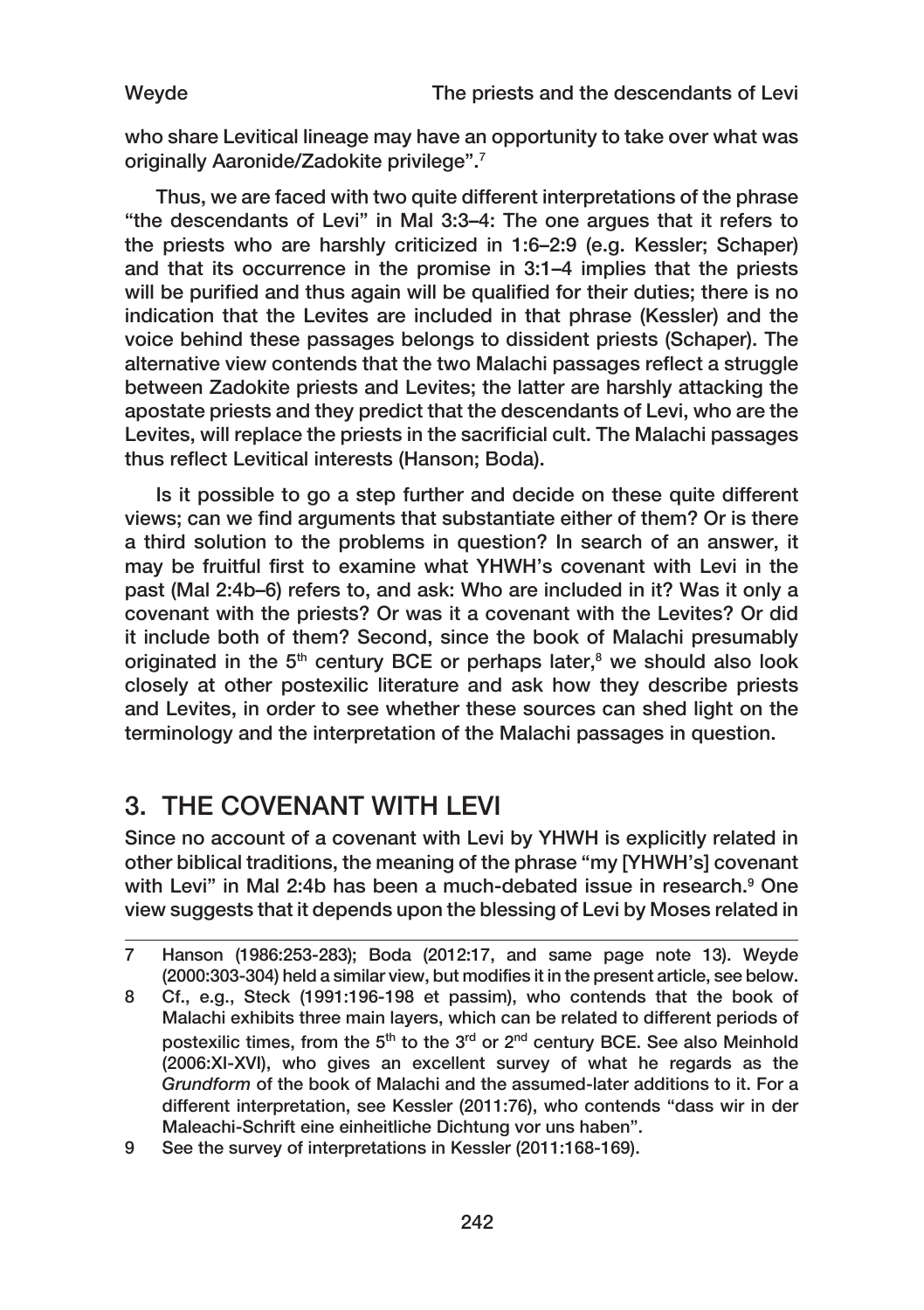Deut 33:8–11, the idea of a covenant with Levi being rooted in verses 9–10: "They kept your covenant. They teach Jacob your ordinances, and Israel your law; they place incense before you, and whole burnt offerings on your altar." This passage presents a dual function of Levi and his descendants, namely teaching and sacerdotal activities, as does the Malachi passage with regard to the priests (Mal 1:6–14; 2:1–3, 8–9). If Levi in Deut 33:8–11 is interpreted in a narrow sense as referring only to the ancestor of the Levites, the passage could serve to legitimize the functions of the Levites in the cult, either by giving them the same rights and duties as the priests have to teach the law and present offerings, or by even favouring the Levites and promoting them to a higher rank by claiming that only they should be in charge of these tasks. Supporting the latter interpretation, which would be in agreement with Hanson's mentioned above, one could argue that the phrase "the descendants of Levi" in Mal 3:3 refers to a promotion of the Levites: They will replace the priests in their function as responsible for the instructions on the law and the conduct of the sacrificial cult.

Another interpretation, however, argues that the background should be sought in Num 25:6–13, which says that Phinehas, a descendant of Aaron (vv. 7, 10), was granted a "covenant of peace" by YHWH, which "shall be for him and for his descendants after him a covenant of perpetual priesthood" (vv. 12–13). It is this privilege that is echoed in the phrase "covenant of peace" (NRSV: "covenant of well‑being) in Mal 2:5. This view can find support by other arguments as well: In both passages the priestly covenant extends to the offspring (Num 25:13; Mal 2:3); moreover, Phinehas turned back (*hēšîb*) YHWH's wrath from the Israelites (Num 25:11), whereas Levi turned (*hēšîb*) many from iniquity (Mal 2:6). The priestly line thus goes back to Aaron, who himself was a Levite and was descended from the house of Levi (Exod 2:1ff; 4:14; 6:16–26). This genealogy may explain why Mal 2:4b–6 presents YHWH's covenant *with Levi* as a model for *the priests*, who are accused of having broken that covenant (vv. 8–9; cf. 1:6–14). Being the descendants of Levi (Mal 3:3; cf. Deut 21:5; 31:9) and having part in YHWH's covenant with him, all priests were obliged to give true instruction (Mal 2:6, 8; cf. Hag 2:11–13), and they receive the promise that YHWH's messenger will purify them and after that they will present offerings to YHWH in righteousness, as in the days of old (Mal 3:3–4).10 Thus, *Levi* was an ideal priest, who had been granted a covenant with YHWH, and the Malachi passage emphasizes the postexilic view that the entire priesthood was subsumed under the genealogy of Levi as its first ancestor; all priests had to claim Levitical descent, in order to be accepted for their office, which was related to their duties at the sanctuary and the altar, the "priestly duties" (Num 18:5, 7). The stipulations in Numbers 18

<sup>10</sup> Cf. Fischer (2007:68): Mal 3:1–4 foresees a restoration of the functions of the priests.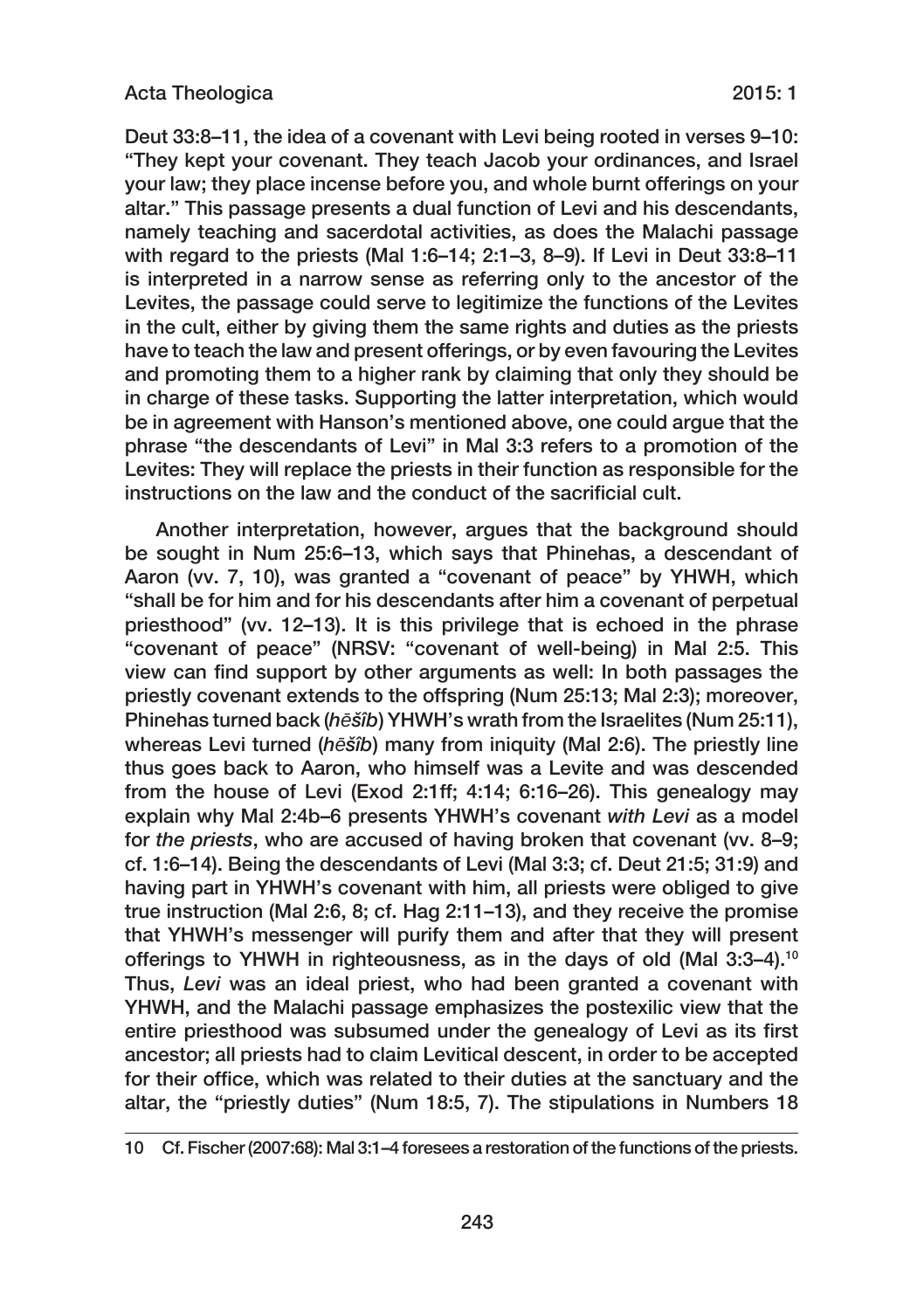make a sharp distinction between priests and Levites with regard to their ranks and tasks and the passage in Mal 2:4b–6 may presuppose the difference.

This interpretation can explain why reference is made to a covenant with the ancestor *Levi* in Mal 2:4b–6, and not with the priest Phinehas, which might have been expected in light of the terminological similarities with the account in Num 25:6–13. "Levi" in the Malachi passage is a generic term, which means that YHWH's covenant of peace with Phinehas (Num 25:6–13) was more than a covenant only with him; it included both his predecessors beginning with the ancestor Levi and all his descendants, the priests, who like Phinehas were descended from him. Similar links between an ancestor and his descendants and vice versa can be found in the references to Esau and Edom in Mal 1:2–5, as well as in Jer 49:10 and Obadiah 6. The meaning and function of the reference to Levi in Mal 2:4b–6 suggested by this interpretation can, in fact, also find support in Deut 33:8–11, if Levi in this passage is understood as a reference to the ancestor of the priests and not of the Levites. This interpretation of the Deuteronomy passage is possible, since Levi is elsewhere portrayed as the ancestor of Aaron and the priests.

A third solution to the question of background contends that the passage in Mal 2:4b–6 depends on both Deut 33:8–11 and Num 25:6–13. One argument in favour of this is that the terminological similarities pointed out above suggest that the description of YHWH's covenant with Levi in Mal 2:4b–6 may seem to integrate these two passages into a distinctive portrait of the ideal priest. A possible implication of this interpretation is that the reference to Levi and to YHWH's covenant with him includes not only the ancestor of the priests but also the ancestor of the Levites; both priests and Levites are the descendants of Levi.

Is this broad interpretation of the Malachi passage likely? The evidence from Jer 33:18–22 may suggest that the answer is yes. This passage relates a promise in which no sharp distinction exists between priests and Levites, since it refers to the Levitical priests as sacerdotal priests (v. 18), to YHWH's covenant with these priests (v. 21), and to the priests and the Levites as YHWH's ministers: Both are ministering to him (vv. 21–22). Jer 33:18–22, it seems, has the potential to provide a link between the above‑mentioned traditions about Levi and the Levites in Deut 33:8–11 on the one hand and the traditions about the priests in Numbers 18 and 25 on the other. Thus, the Jeremiah passage may have paved the way for interpreting YHWH's covenant with Levi in a broad sense: It included both priests and Levites. One cannot exclude the possibility that the passage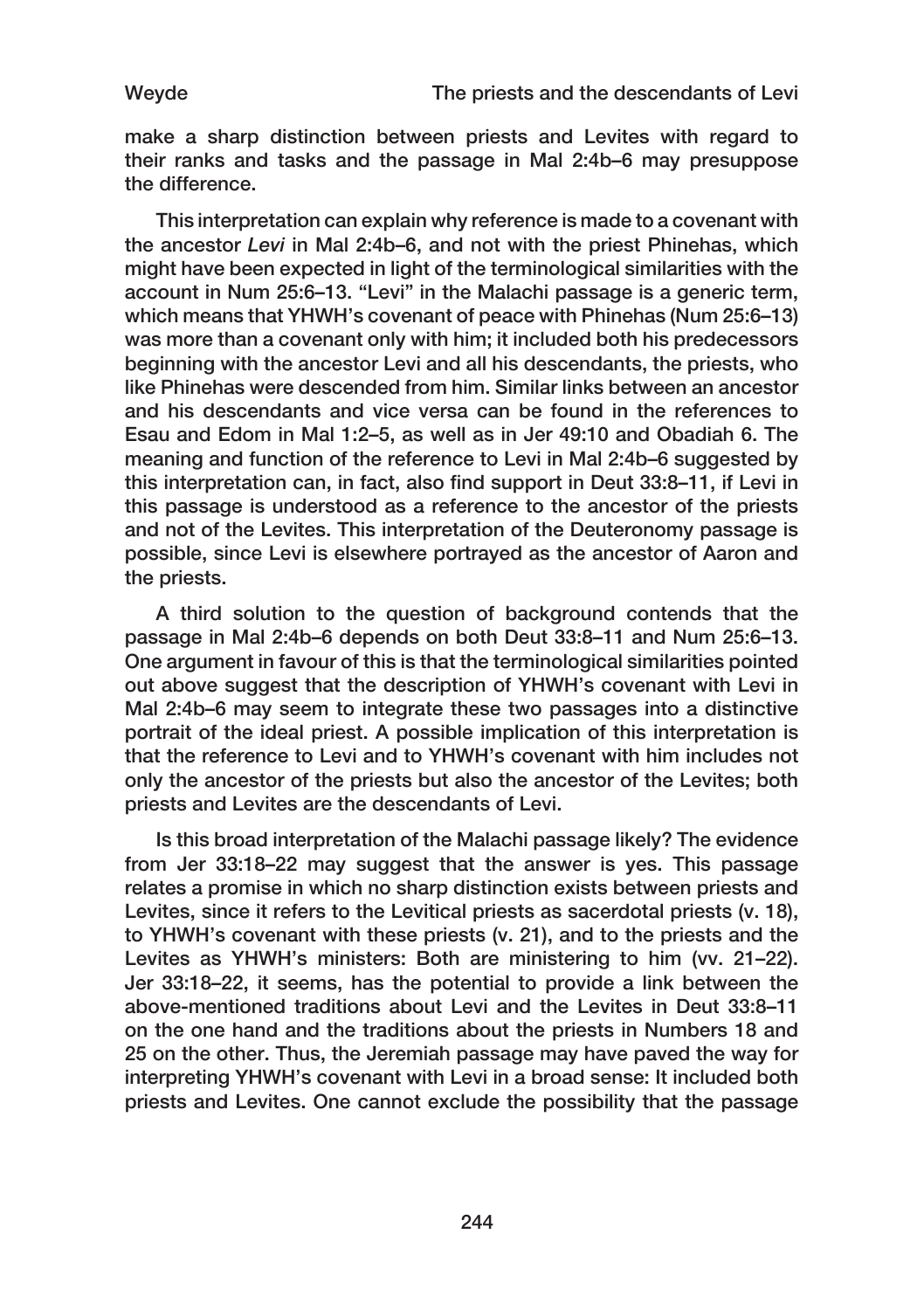in Mal 2:4b–6 provides an example of such interpretation,<sup>11</sup> and in this regard there are points of similarity with how the term "covenant" is used in the report in Nehemiah 13: There, the priests' failure in marital affairs (v. 28) defiled not only the priesthood but the Levites as well: It "defiled *the covenant of the priests and the Levites*" (v. 29; my emphasis).

## 4. THE DESCENDANTS OF LEVI IN MAL 3:3 AND OTHER POSTEXILIC TEXTS

Having suggested three possible interpretations of the phrase "YHWH's covenant with Levi" in Mal 2:4b‑6, we now turn to our second question above: Can the description of the priests and the Levites in other postexilic biblical literature shed more light on the terminology and the interpretation of the Malachi passages in question and thus help us to decide which of the three views is the most plausible? The above evidence from Neh 13:28–29 may seem to favour the third one, but do other texts point in the same direction?

If we take our point of departure in Mal 3:3, we see that the purification of the descendants of Levi is expressed by several verbs, among others the root *ṭhr* (*pi'el*). Neh 12:30 applies the same verb (*hitpa'el*) in the report that the priests and the Levites purified themselves, and it uses the noun of the same root relating that priests and Levites performed the service of purification (v. 45). Moreover, according to 1 Chr 23:28, one of the duties of the Levites was the cleansing (purification) of all that is holy. The examples show that the temple staff – both the priests and the Levites – were responsible for the purification in the temple and that this duty is expressed by the same word in these texts. We also learn, from 2 Chr 29:15, 16, 18, that the priests and the Levites, during the cult reform of King Hezekiah, performed the act of purification. The verb *ṭhr* is applied in these verses as well, as it is in the report of the next cult reform, which took place during the reign of King Josiah (2 Chr 34:3, 5, 8). The terminology is significant, since the parallel accounts in 2 Kings 18 and 23 make use of other terms. The emphasis on the purification by these temple officials reflects the

<sup>11</sup> Cf. Weyde (2000:185), further Frevel (2007:90), who correctly emphasizes "den midraschartigen Umgang des Maleachibuches mit den Pentateuchtraditionen". Moreover, "[die] Schriftgelehrtheit des Maleachibuches" means that one should not look for a text containing the words "covenant" and "Levi" in order to find the background of the phrase "the covenant with Levi", because the phrase probably alludes to and combines several traditions. Kessler (2011:169) and Meinhold (2006:147, 149) hold a similar view: they emphasize that YHWH's covenant with Levi in Mal 2:4b–6 should be interpreted in light of a broad "Traditionszusammenhang".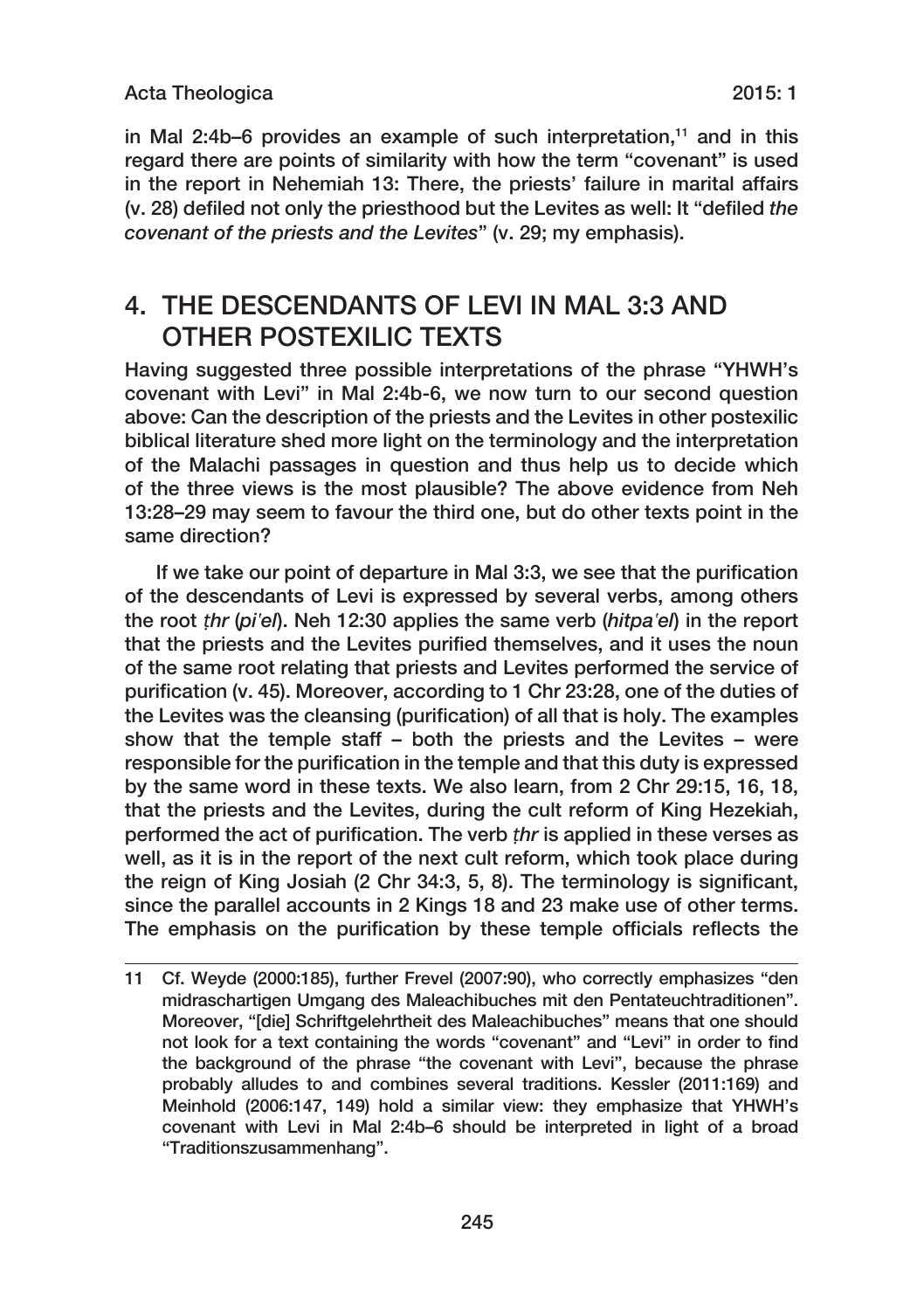obligations they had according to the priestly laws (Exod 29:4, 19–21; P; Num 8:5–22; P).

These examples show that the Priestly source as well as Nehemiah and Chronicles prefer to use the root *ṭhr* to express the idea of purification by – and of – both priests and Levites. We add that the reference in Mal 3:4 to the offerings of Judah and Jerusalem provides another link to the same and other postexilic literature: The phrase "Judah and Jerusalem" occurs in Ezra 2:1; 4:6; 5:1 (Aram.); 7:14; 9:9; 10:7, and in Chronicles it is used far more often than in the parallel accounts in the Deuteronomistic History (e.g., 1 Chr 5:41; 2 Chr 20:5, 17, 18, 20; 24:18). Moreover, the phrases "the days of old" and "former years" in Mal 3:4b may refer as far back as to the years in the wilderness when God made his covenant with Levi. One argument for this interpretation is that the phrase "the days of old" has such reference in Isa 63:9, 11, where it is explicitly connected to the time of Moses (v. 11; Weyde 2000:302). Thus, also this phrase in Mal 3:4b may provide a link to the wilderness period, as does the description of Levi in Mal 2:5–7.

With regard to the phrase "the descendants (sons) of Levi", which Deuteronomy, as mentioned, applies to the priests (Deut 21:5; 31:9), we should add that in Chronicles and Nehemiah the same phrase refers to *the Levites* (Neh 12:23; 1 Chr 5:27; 6:1; 9:18; 12:27; 23:24, 27), and that these books make a distinction between the Levites and the priests (cf. also Neh 12:7–8, 22).

In other words, the traditions which presumably were available for the author of the book of Malachi show that the phrase "the descendants of Levi" had the potential to be applied with different meanings; it could refer either to priests or Levites or to both categories of the temple personnel of that time. In the analysis of Mal 2:4b–6 above, we found that YHWH's covenant with Levi may have the same references.

The above‑mentioned passages in Nehemiah and Chronicles relate that both priests and Levites, on some occasions, were in need of purification. This need corresponds to the information conveyed in Neh 13:4–14 as well: The priests and the Levites had neglected their duties and were rebuked for their failures (vv. 7–9, 11–13). For this reason they had to be purified (v. 22; cf. vv. 28–30). All these examples show that the purity of the temple personnel, of both priests and Levites, was a condition for the temple service in postexilic times.

The evidence from these texts as well as from Deuteronomy suggests that the phrase "the descendants of Levi" in Mal 3:3 can be interpreted in different ways: It may refer to the priests or to the Levites, or it may include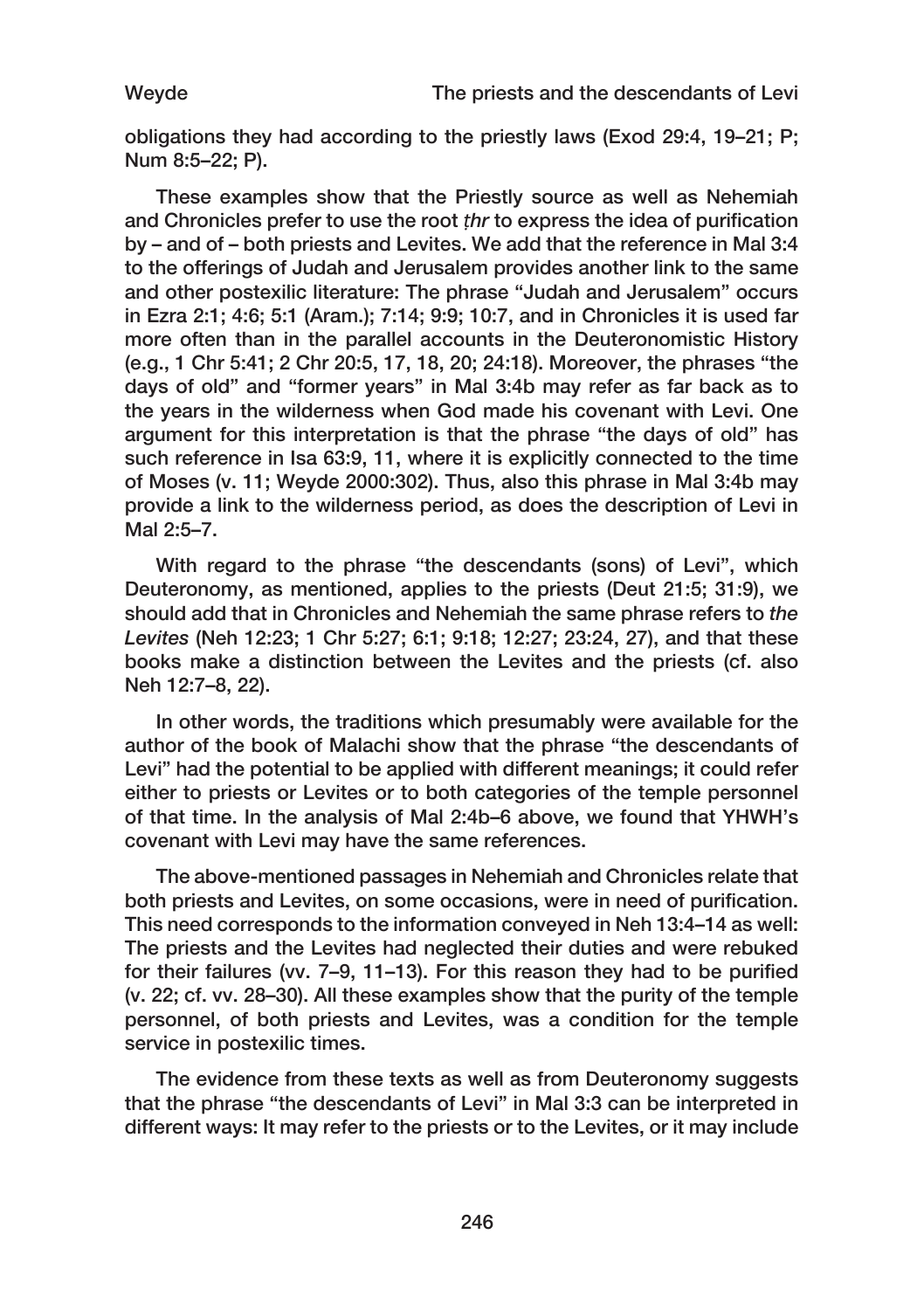both categories and thus be a comprehensive phrase. The texts also agree that these temple servants had to purify themselves in accordance with the requirements of the law before performing their duties in the cult.

In light of this postexilic literature, it may seem most plausible that the phrase "the descendants of Levi" in Mal 3:3 may have a broad meaning: It includes the priests and the Levites; both categories of the temple personnel were in need of purification.<sup>12</sup> In fact, this interpretation is the most likely when the implications of the priests' misconduct of the sacrificial cult, for which they are criticised (Mal 1:1–14) are taken into consideration: Their acceptance of animals with a blemish polluted not only the offerings but also the temple personnel including the Levites. The priests' disobedience to the law thus had severe consequences for the service of the Levites: they were disqualified for their duties.

Only a purification of both priests and Levites would make it possible for these temple servants to conduct the sacrificial cult in a way that was accepted by YHWH; only through purification could they present offerings to YHWH in righteousness as their predecessors had done in the days of old – in the wilderness. The promises in Mal 3:3–4 do not aim at replacing priests with Levites, nor do they seem to reflect a rivalry between these temple officials. It is more appropriate to say that the phrase "the descendants of Levi" in Mal 3:3–4, against the background of Mal 2:4b–6 and other postexilic traditions, has a comprehensive meaning: It *includes priests and Levites*; both had to be purified in order to conduct the sacrificial cult. This interpretation does not necessarily imply that the Levites will be upgraded to sacrificial priests; it only suggests that the criticism of the priests' conduct of the cult had consequences, which required a comprehensive restoration of the cult and its personnel, both priests and Levites.

As observed above, the phrase "the descendants of Levi", in other literature, may refer either to the priests (Chronicles/Nehemiah) or to the Levites (Deuteronomy). This dual reference can explain why it is applied in Mal 3:3: It had the potential to refer to both categories – priests and Levites – and in the Malachi passage it probably conveys this broad meaning. The phrase itself expresses the consequences of the criticism of the priests: The whole temple personnel were in need of purification.

<sup>12</sup> Cf. similarly Meinhold (2006:272).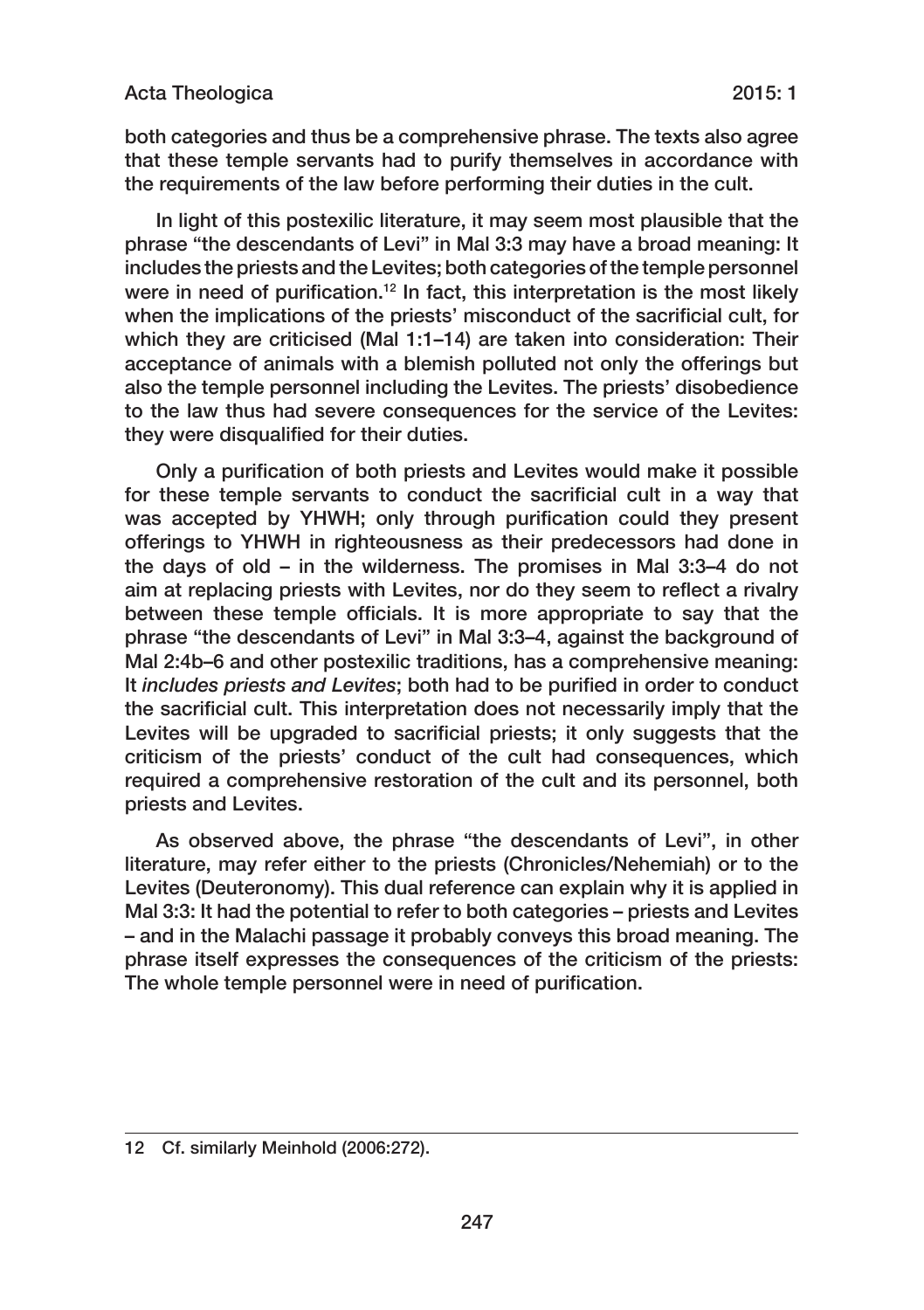## 5. THE VOICE BEHIND THE CULT CRITICISM AND THE PROMISE OF PURIFICATION

If we now return to Schaper's theory, it is of interest to note that his suggestion that dissident priests were responsible for the harsh criticism of the priests, which is related in the book of Malachi, includes reflections on the authorship of the book as a whole. From a methodological point of view, his considerations on this matter are not surprising since Schaper, on the basis of this book's characteristic structure, argues that the six so-called discussion words (*Diskussionsworte*) in it are likely to be of literary origin, and that (only) significant departures from the recurrent pattern in the six units may indicate later hands.13 From this point of departure, he contends that the author(s) and redactor(s) responsible for the book of Malachi were antagonists of the Zadokite priests. Demonstrating their exegetical skills, these antagonists could only have been found among priests and Levites; and since the Levites, according to Schaper, must be discounted as the authors, we are left with the priests, or more precisely with a small group of dissident priests who, then, also criticized the Zadokite priests for their misconduct of the offerings: "It is tempting to identify them with the people behind the book of Malachi" (Schaper 2004:187, cf. 182, 186).

It is not difficult to agree with the Schaper when he contends that the six discussion words, in their present shape, are of literary origin and may stem from the same author(s), apart from some significant departures from their recurrent structure.14 But are these authors to be found among dissident priests who opposed their colleagues? First, it is difficult to find any sign of a rift in the Jerusalemite priesthood in the passages we discussed above. Rather, the priests seem to be criticized *en bloc*. Schaper refers to Neh 13:4–14 to substantiate his view, but this passage does not seem to reflect any rift or any internal struggle or tension among the priests, and it does not seem to provide a strong argument for the existence of dissident priests in the priesthood in postexilic Jerusalem. Nor does it necessarily reflect a rivalry between the priests and the Levites. The passage only relates that the governor Nehemiah, as the leading official, replaced some leaders with others, who included representatives of different elite groups: a priest, a scribe, and a Levite.

Second, there is no indication that the other passages in the book of Malachi originated among opponents of the priests; only some of the topics

<sup>13</sup> Schaper (2004:177). Schaper also refers to a widespread scholarly agreement on this demarcation, among others to Meinhold (2006).

<sup>14</sup> His view is consistent with what we suggest below, namely that the voice behind (or the author of) the six discussion words in the book of Malachi was a priest or a Levite.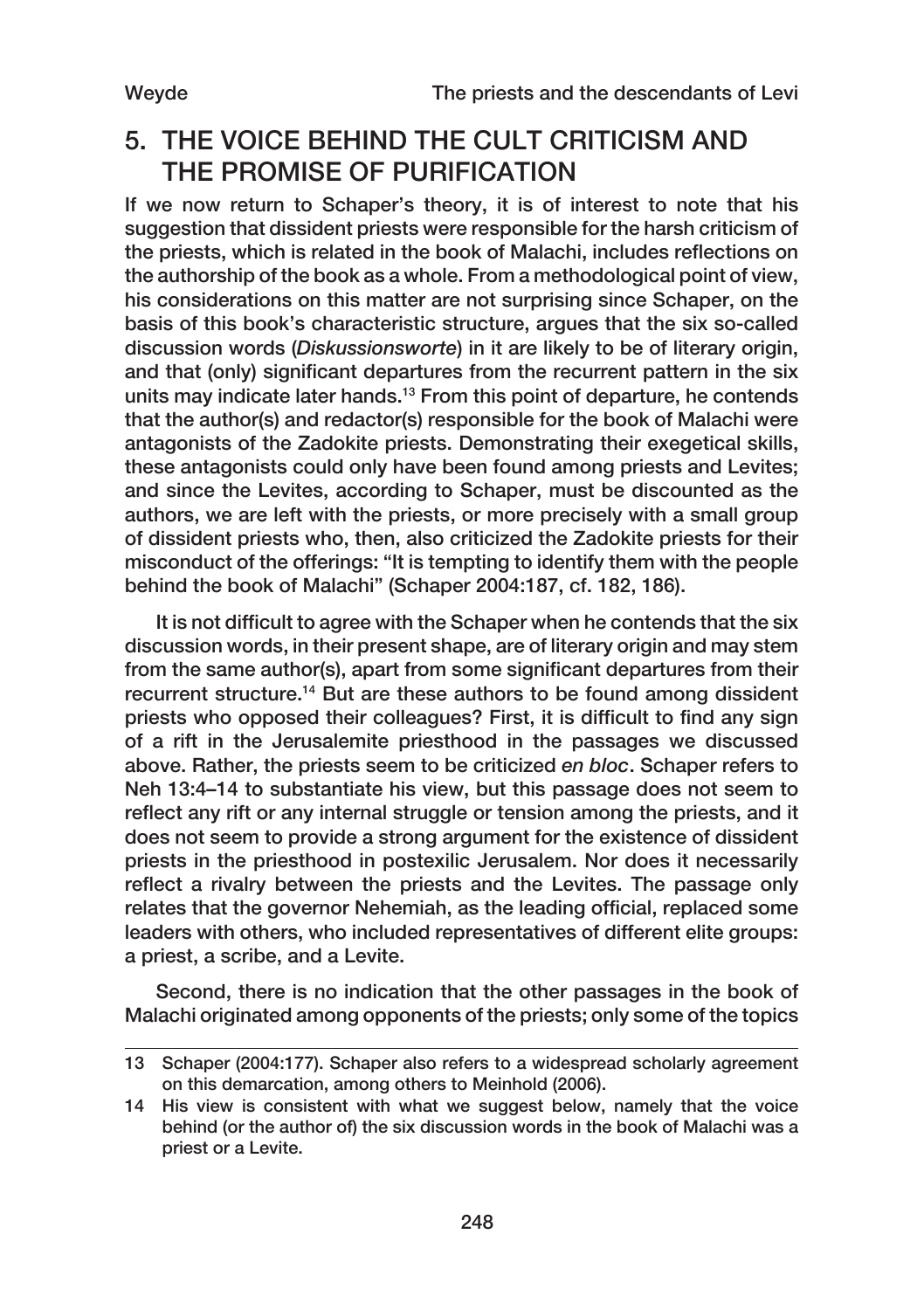#### Acta Theologica 2015: 1

related in them seem to be of special significance to the temple personnel including priests and Levites, such as the tithes and the offerings (Mal 3:8; cf. Neh 13:10–14), and perhaps the case of divorce and mixed marriages, which is related in Mal 2:10–16, although it is a matter of debate whether the criticism made in this passage addresses the priests or the people or both.15

Is it, then, possible to say anything about the "voice" behind the harsh criticism of the priests and the promise of purification of the descendants of Levi in the book of Malachi? Some formal characteristics of the book may provide interesting suggestions.

First, in Mal 1:1 the formula "the word of YHWH to Israel by (lit. "by the hand [of]") Malachi" occurs, and it is not followed by a verb. This mode of expression is frequently used in Chronicles as well, among others in passages where it is missing in the parallels in the Deuteronomistic History, which, in such cases, makes use of other terms and expressions: 1 Chr 11:3 ("according to the word of the Lorp by Samuel")//2 Sam 5:3 (no parallel); 2 Chr 33:8 ("… and the ordinances given through [=by] Moses")//2 Kgs 21:8 ("… and according to all the law that my servant Moses commanded them"); 2 Chr 34:14 ("the book of the law of the Lord given through [=by] Moses")//2 Kgs 22:8 ("the book of the law in the house of the Lorp"); 2 Chr 35:6 ("according to the word of the Lorp by Moses")//2 Kgs 23:21 ("as prescribed in this book of the covenant").

Second, in the book of Malachi we never find so-called intermediary formulas, such as "the word of YHWH/God came to …" and "YHWH spoke to …" By comparison, the book of Chronicles does not apply such formulas to speeches given by priests, Levites or other messengers, but only to speeches by prophets of the past, such as Nathan, Shemaiah, and Gad.16 In light of these similarities one may ask whether the mode of expression in Mal 1:1 reflects the terminology and the ideological world of the book of Chronicles and indicates that the voice behind the message in the following passages can be found among priests and Levites. When suggesting this possibility we should remember that the Targum identifies the messenger referred to in Mal 1:1 with Ezra the scribe. Although there is no indication of such identification, neither in this book nor in other biblical

<sup>15</sup> In assumed‑contemporary literature in the Hebrew Bible, the problem of divorce and mixed marriages concerns both the temple personnel and the people (Ezra 9–10; Neh 13:23–30). Frevel (2007:90‑92) argues that the problem of mixed marriages in Mal 2:10-16 should be interpreted against the background of the narrative in Genesis 34: Levi and Simeon prevented a case of mixed marriage; thus, the covenant of Levi in Mal 2:4b‑6 also (Frevel emphasizes "auch") has a connection to the problem of mixed marriages in 2:10‑16.

<sup>16</sup> 1 Chr 17:3; 21:9, 19; 2 Chr 11:2; 12:7; cf. 33:10. Cf. Schniedewind (1995:62‑66).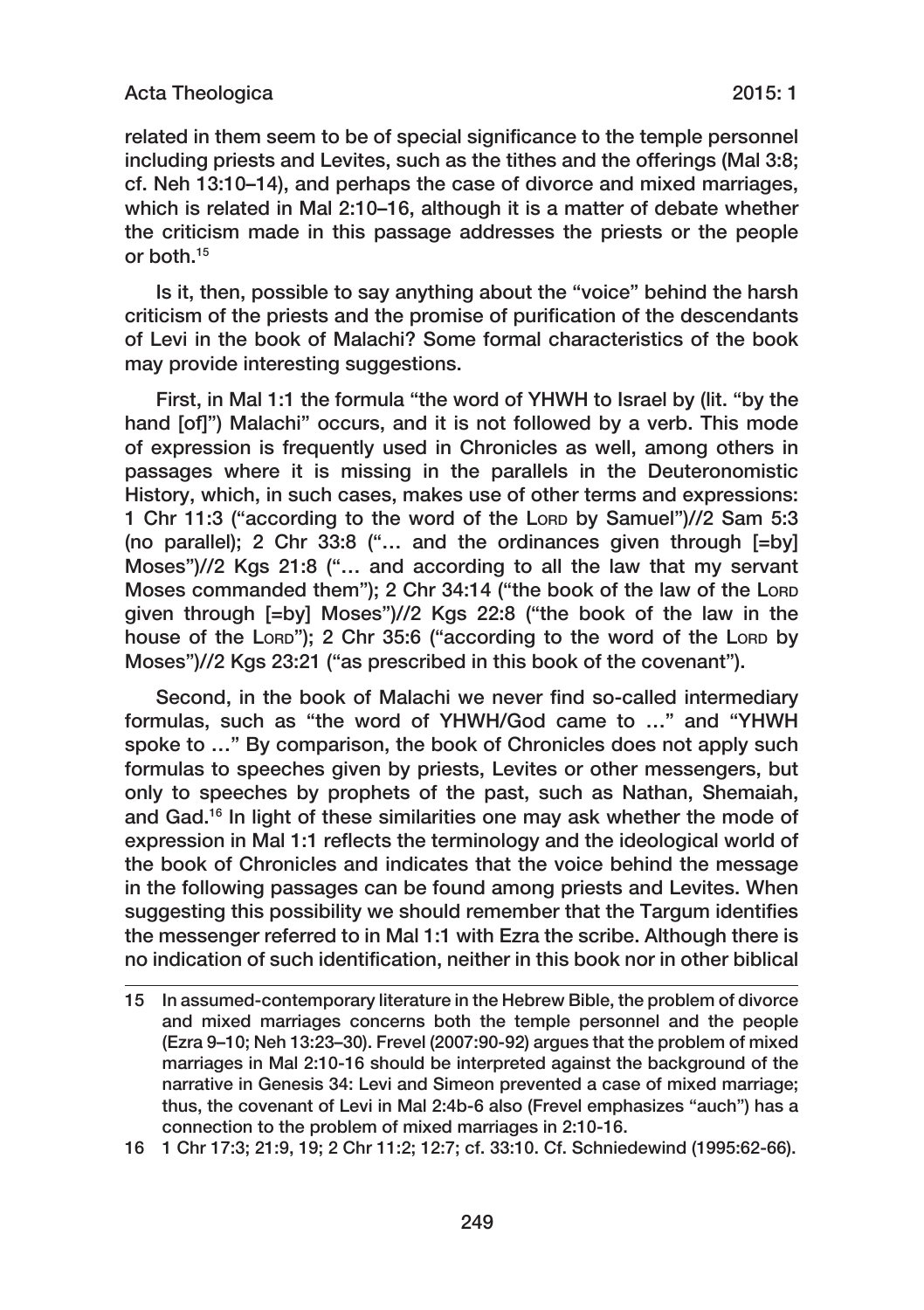literature, the evidence from the Targum is interesting, since Ezra also was a priest and an expositor of the law (Ezra 7:11–12; Nehemiah 8). Our observations above may at least indicate that the voice behind the Malachi passages was a priest or a Levite. It points in the same direction that he interprets the law, as these temple servants should do (e.g., Mal 1:6–14; 2:10–16; 3:5, 10).

Third, priests and Levites are presented in Chronicles as having both prophetic and scribal functions; they are described in prophetic categories: The spirit of YHWH come upon them and they also perform their duties with prophetic authority by using prophetic speech forms in their speeches (2 Chr 20:14–17; 24:20–21; cf. 19:8; 35:3; Neh 8:7–8).17 These characteristics may explain why each of the six discussions words in the book of Malachi, after an introductory declaration by the "voice" and a response or objection by the addressees, are composed of speech forms that are mainly characteristic of *prophetic speech*, such as words of salvation and punishment (Mal 1:2–5; 3:17–21), accusations (Mal  $1:6-14$ ), announcements of punishment  $(2:1-9)$ , a so-called proof saying (*Erweiswort*, 2:1–4), and motivated exhortations and admonitions (2:13–16; 3:6–12).

Last but not least, there is, in all the discussion words, a remarkable frequency of formulas marking divine speech, which are well known from other prophetic books and are applied to legitimize the words of the prophets. Thus, the voice behind (or the author of) the six discussion words in the book of Malachi – whether he was a priest or a Levite – criticizes the priests' conduct of the offerings with prophetic authority. With the same legitimacy he predicts that the temple personnel, "the descendants of Levi", who probably include priests and Levites, will be purified and again bring offerings to YHWH in righteousness.

## 6. CONCLUSION

Thus, we arrive at the conclusion that the voice behind – or the author of – the passages in the book of Malachi may have been an inspired temple preacher or writer, who probably belonged to the ranks of priests or Levites, and conveyed his message with prophetic authority. He was a voice of the late  $5<sup>th</sup>$  century,<sup>18</sup> who, like his predecessors, the

<sup>17</sup> See further Blenkinsopp (1990:307‑315); Mason (1990:64‑68, 79‑83).

<sup>18</sup> Cf. the date of the book of Malachi suggested by Schaper (2004:178-179, 186). This date is also probable in light of the similarities between the Malachi passages, the passages in the book of Chronicles and the book of Nehemiah which we observed above.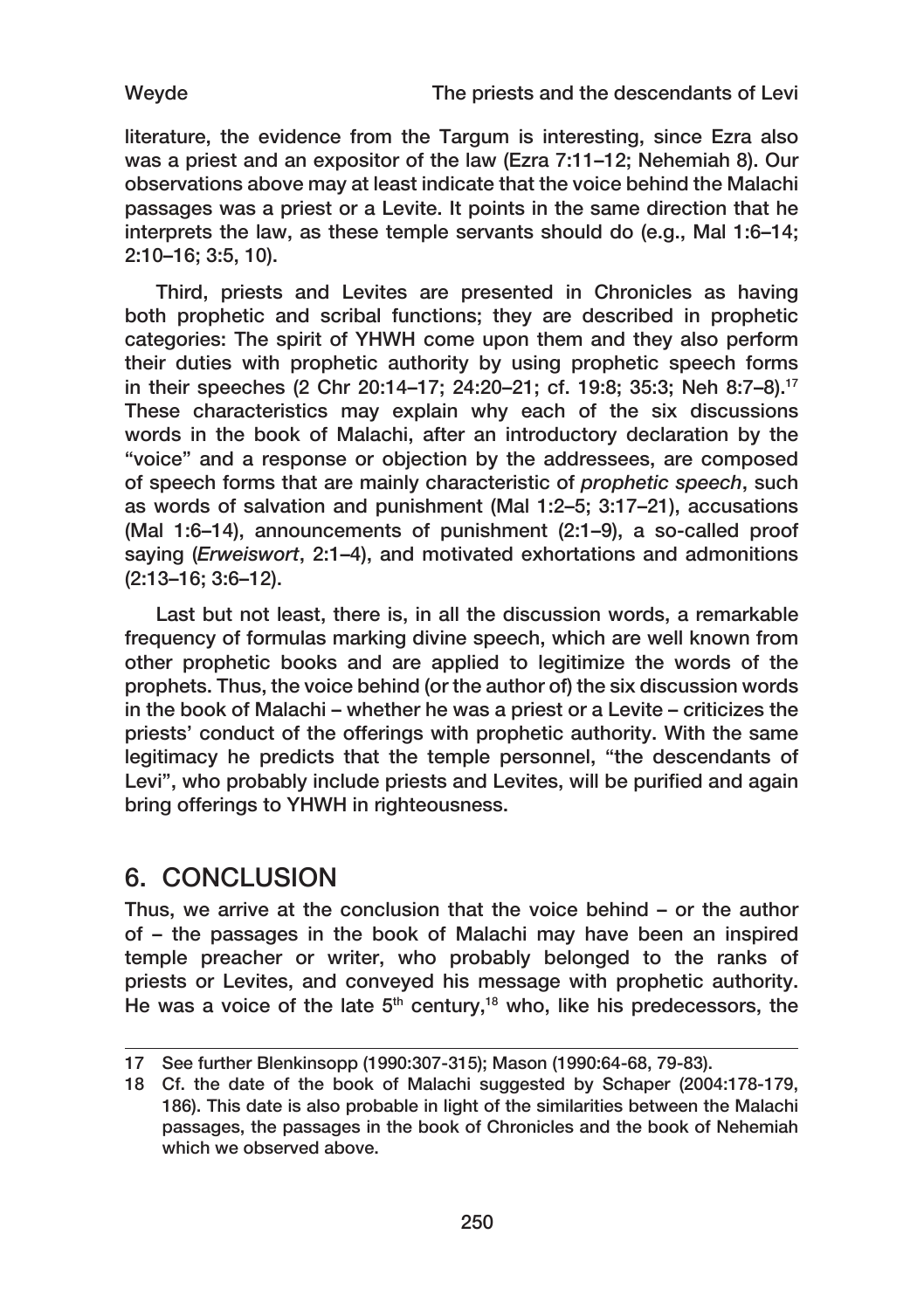### Acta Theologica 2015: 1

prophets in pre‑exilic times, criticised the cult practices of the priests. His predecessors criticised the sacrificial cult of not being accompanied by social justice (Isa 1:10–17;19 Amos 5:21–24[–26]). We do find similar reasons for the rebuke of the cult in the book of Malachi (Mal 3:5; cf. 2:10–1620), but the main argument for it in this book is the priests' misconduct of the cult (Mal 1:6–2:9). For this reason, the cult was corrupt and the offerings were rejected. This affected not only the priests, who had corrupted the covenant of Levi; the consequences of their failure were fatal for the whole sacrificial cult including the Levites. Therefore, the descendants of Levi, who included both priests and Levites, had to be purified. The message in the promise related in Mal 3:1–4 conveys that YHWH will send his messenger; he will purify them and only after their purification will the priests and the Levites present offerings to YHWH in righteousness, as they had done in the days of old, in the wilderness.

## **BIBLIOGRAPHY**

#### Beuken, W.A.M.

2003. *Jesaja 1–12. Übersetzt und ausgelegt*. Freiburg im Breisgau: Verlag Herder. HTKAT.

#### Blenkinsopp, J.

1990. The Sage, the Scribe, and Scribalism in the Chronicler's Work. In: J.G. Gammie/ L.G. Perdue (eds.), *The Sage in Israel and the ancient Near East*. (Winona Lake, Ind.: Eisenbrauns), pp. 307-315.

#### Bona, M.J.

2012. Perspectives on Priests in Haggai-Malachi. In: J. Penner / K.M. Penner / C. Wassen (eds.), *Prayer and Poetry in the Dead Sea Scrolls and Related Literature. Essays in Honor of Eileen Schuller on the Occasion of Her 65th Birthday* (Leiden: Brill, STDJ 98), pp. 13‑33.

19 It is beyond doubt that the passage in Isa 1:10–17 belongs to the editorial framework of the whole book of Isaiah. It is therefore a matter of discussion whether this passage was a part of the Isaiah traditions as early as the  $5<sup>th</sup>$  century BC. However, one may assume that the editors related the message in it to the message of the prophet Isaiah. On these problems, see Beuken (2003:60‑61, 66).

20 In Mal 2:10–16, YHWH's rejection of the offerings is explained by the intermarriages and divorces that take place among the addressees, who may include the priests, if the criticism in this passage alludes to Num 25:7–8, which is possible. These verses relate that Phinehas, the priest, reacted strongly against marriage between an Israelite and a Midianite woman. For this reason, YHWH granted him and his descendants after him his covenant of peace, a covenant of perpetual priesthood (vv. 12–13). In Mal 2:10, the phrase "profane the covenant of our ancestors" may allude to that covenant and thus indicate that the priests have profaned it through intermarriage. On this problem, see Fischer (2007:64; cf. 65, note 13).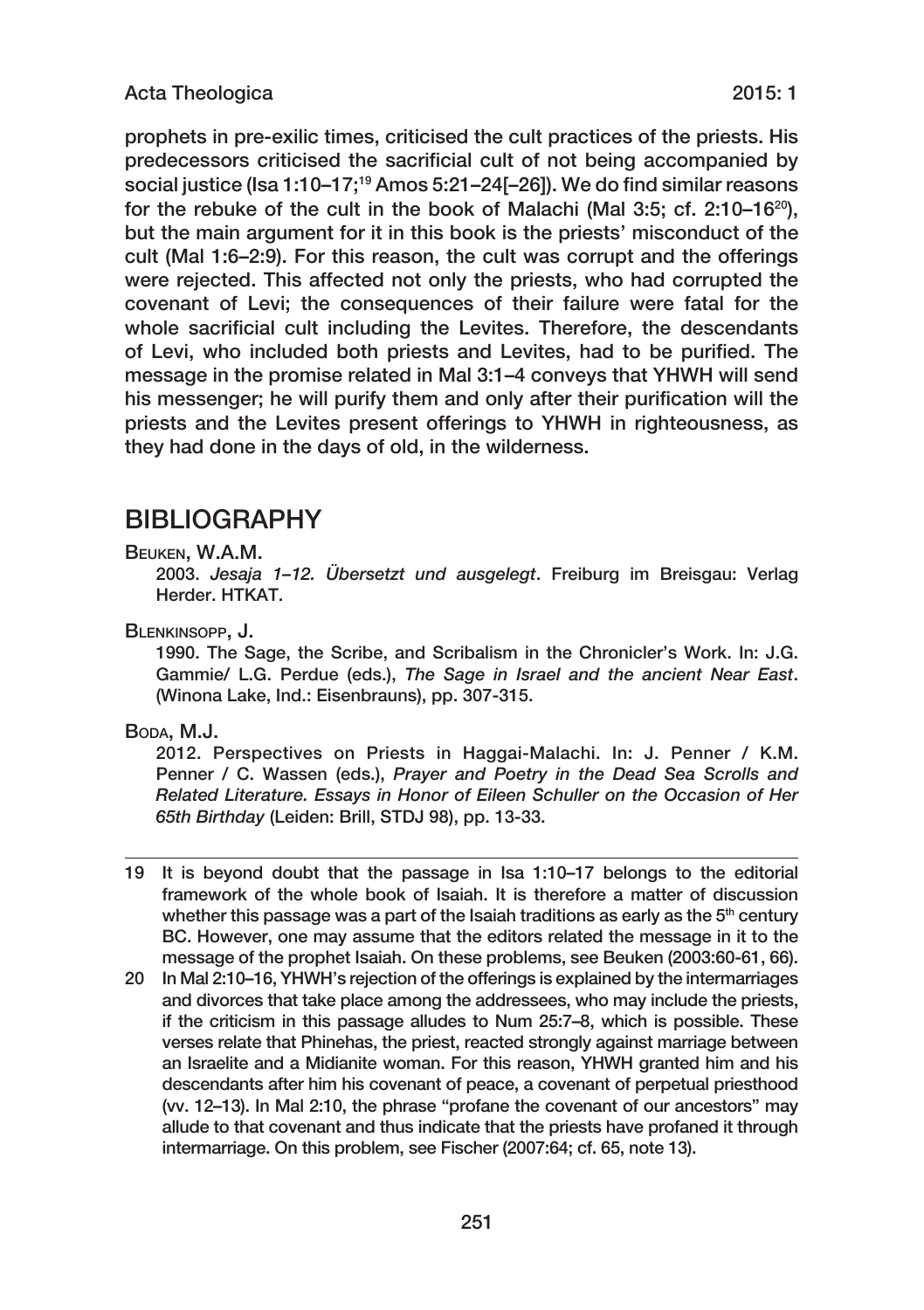#### Christensen, D.L.

2001. *Deuteronomy 1:1–21:9, revised*. Nashville: Thomas Nelson Publishers. WBC 6A.

#### Fischer, I.

2007. Levibund versus Prophetie in der Nachfolge des Mose. Die Mittlerkonzepte der Tora bei Maleachi. In: Ch. Dohmen / Ch. Frevel (eds.), *Für immer verbündet. Studien zur Bundestheologie der Bibel. Festgabe für Frank‑Lothar Hossfeld zum 65. Geburtstag* (Stuttgart: Verlag Katholisches Bibelwerk, SBS 211), pp. 61‑68.

#### Frevel, Ch.

2007. "Mein Bund mit ihm war das Leben und der Friede". Priesterbund und Mischehenfrage. In: Ch. Dohmen / Ch. Frevel (eds.), *Für immer verbündet. Studien zur Bundestheologie der Bibel. Festgabe für Frank‑Lothar Hossfeld zum 65. Geburtstag* (Stuttgart: Verlag Katholisches Bibelwerk, SBS 211), pp. 85‑93.

#### Hanson, P.D.

1986. *The People Called. The Growth of Community in the Bible*. San Francisco: Westminster John Knox Press.

#### HILL, A.E.

1998. *Malachi. A New Translation with Introduction and Commentary*. New York: Doubleday. AB 25D.

#### Kessler, R.

2011. *Maleachi. Übersetzt und ausgelegt*. Freiburg im Breisgau: Verlag Herder. HTKAT.

#### Mason, R.

1990. *Preaching the tradition. Homily and hermeneutics after the exile*. Cambridge: Cambridge University Press.

#### MEINHOLD, A.

2006. *Maleachi.* Neukirchen‑Vluyn: Neukirchener Verlag. BKAT XIV/8.

#### Nelson, R.D.

2002. *Deuteronomy: A Commentary*. Louisville – London: Westminster John Knox Press. OTL.

#### Reventlow, H. Graf

1993. *Die Propheten Haggai, Sacharja und Maleachi*. Göttingen: Vandenhoeck & Ruprecht. ATD 25/2.

#### SCHAPER, **J.**

2004. The Priests in the Book of Malachi and their Opponents. In: L.L. Grabbe and A.O. Bellis (eds.), *The Priests in the Prophets. The Portrayal of Priests, Prophets and Other Religious Specialists in the Latter Prophets* (London: T&T Clark International, JSOTSup 408), pp. 177‑188.